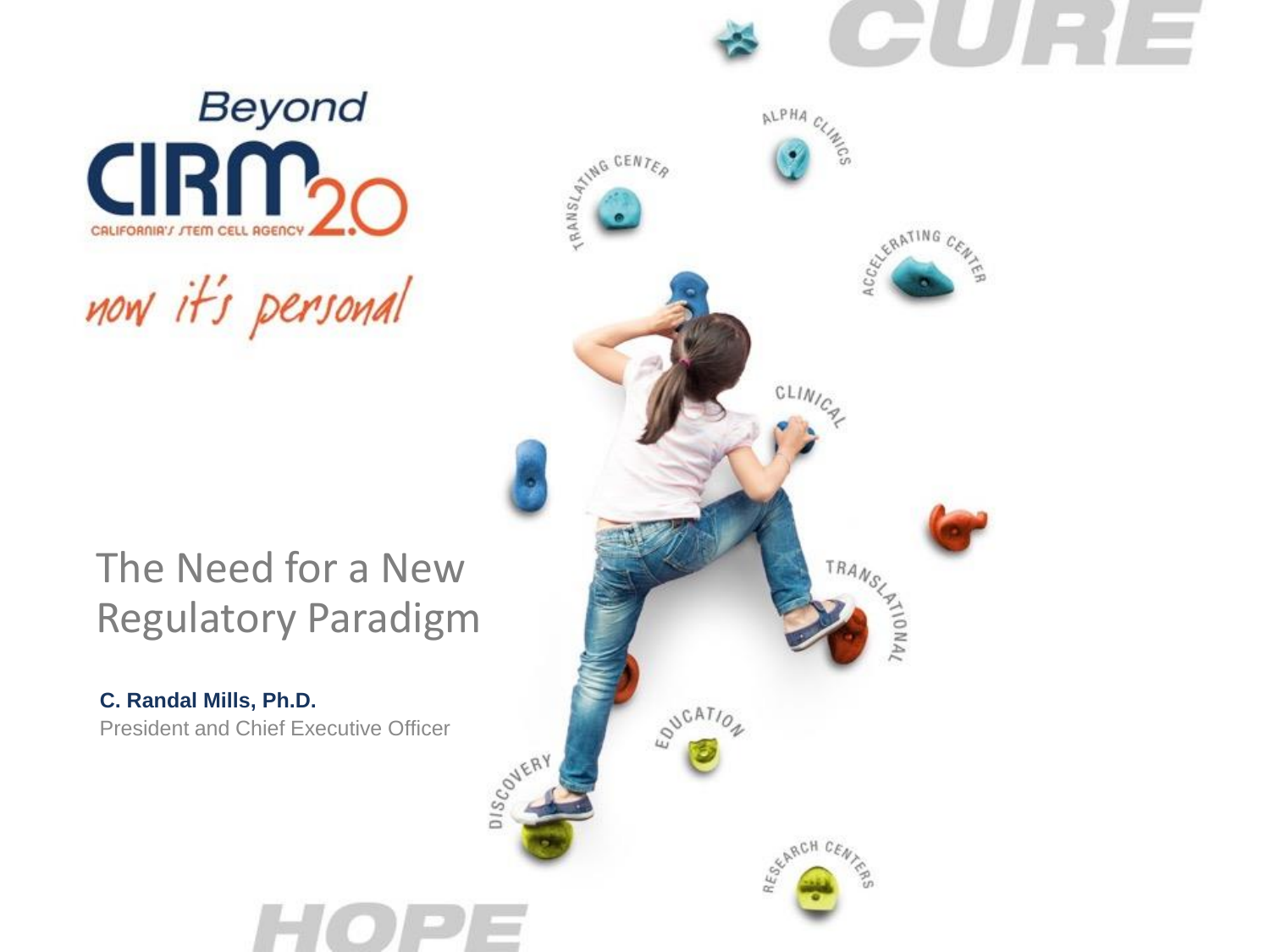## **Our Mission**

To accelerate stem cell treatments to patients with unmet medical needs

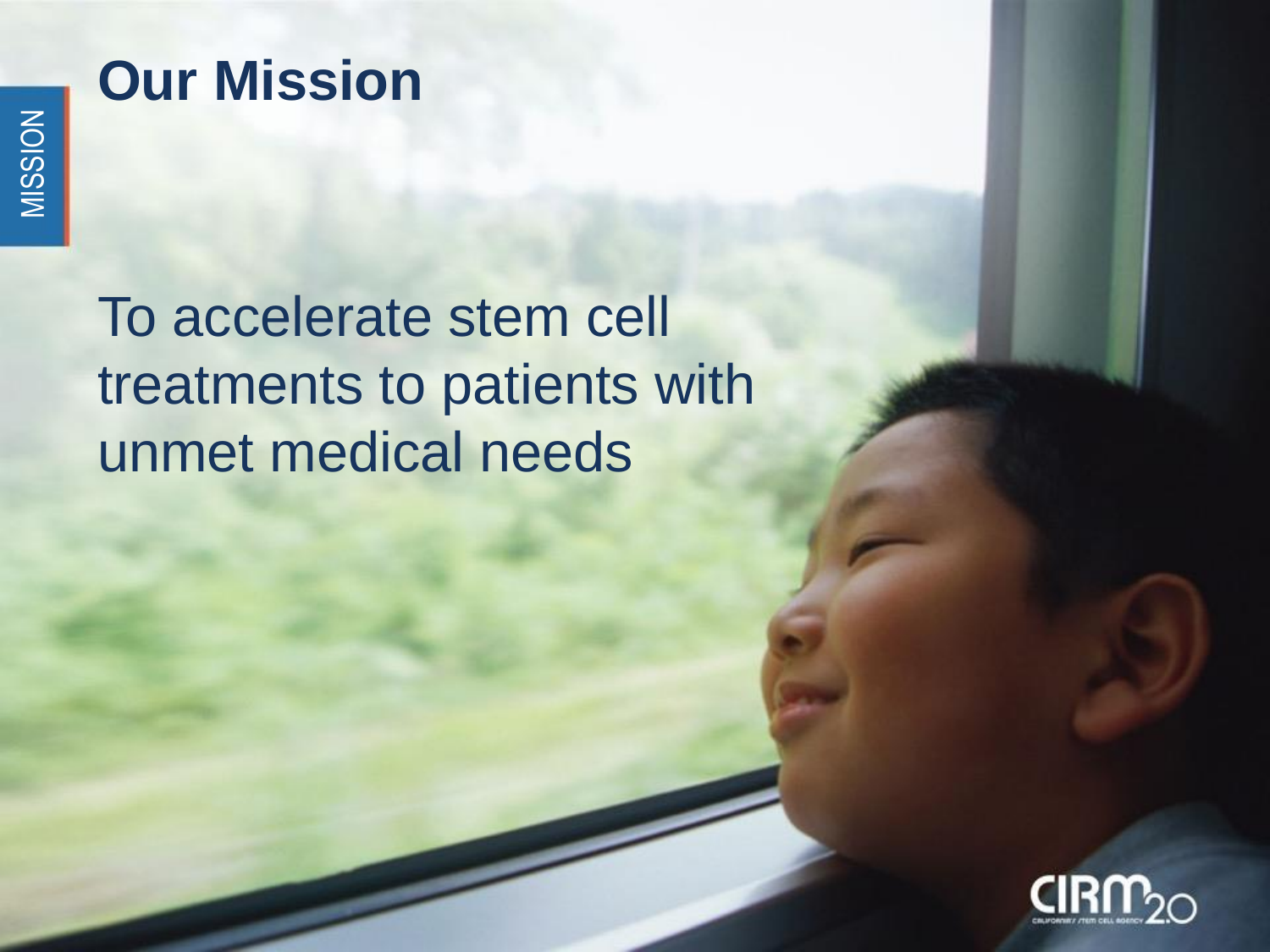# The CIRM Strategic Plan We are **ALL IN**



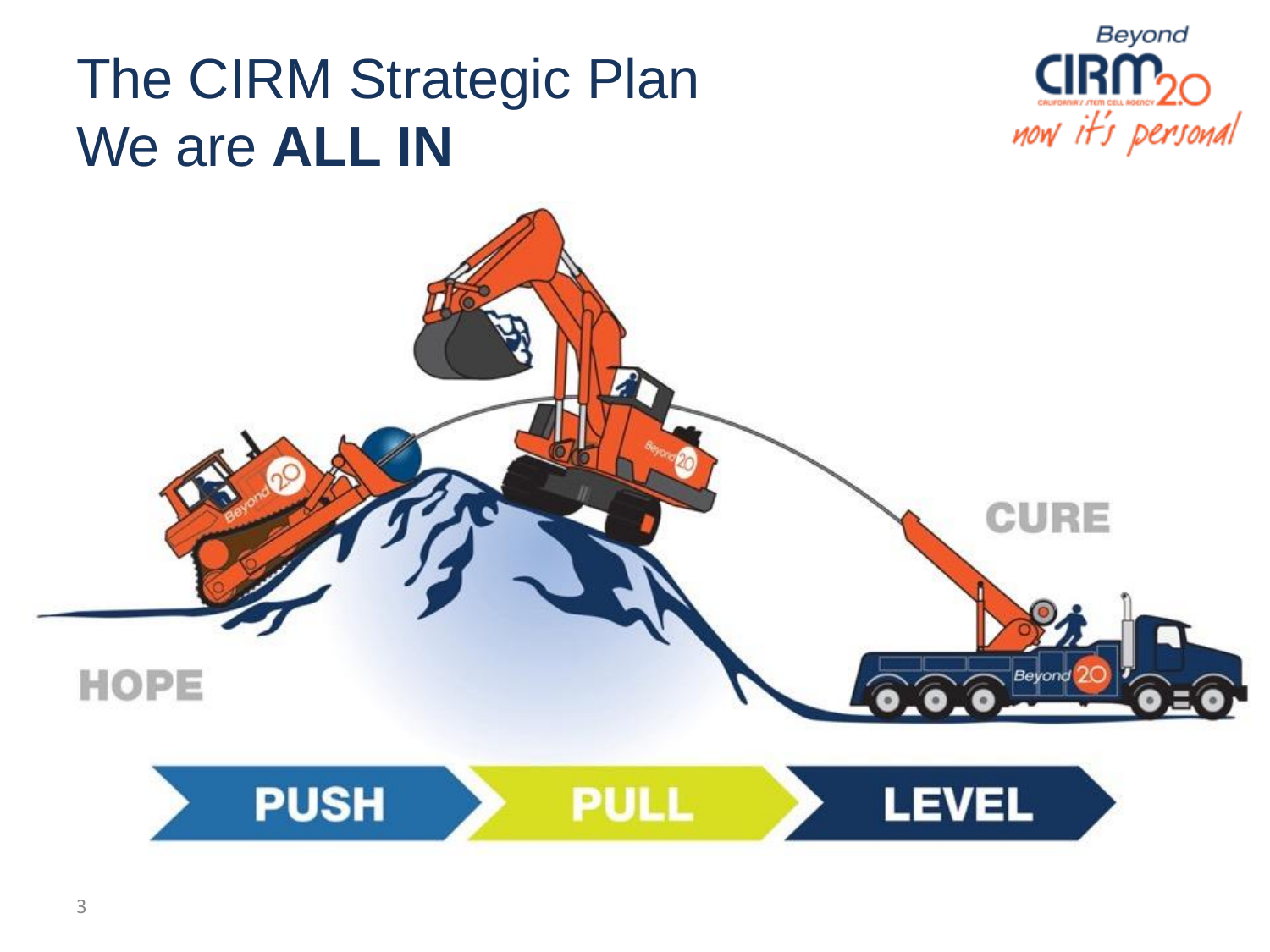# **The current regulatory pathway**



FDA was the most frequently cited impediment to developing stem cell treatments

## The percentage of survey respondents that view FDA ents that view FDA<br>as an impediment

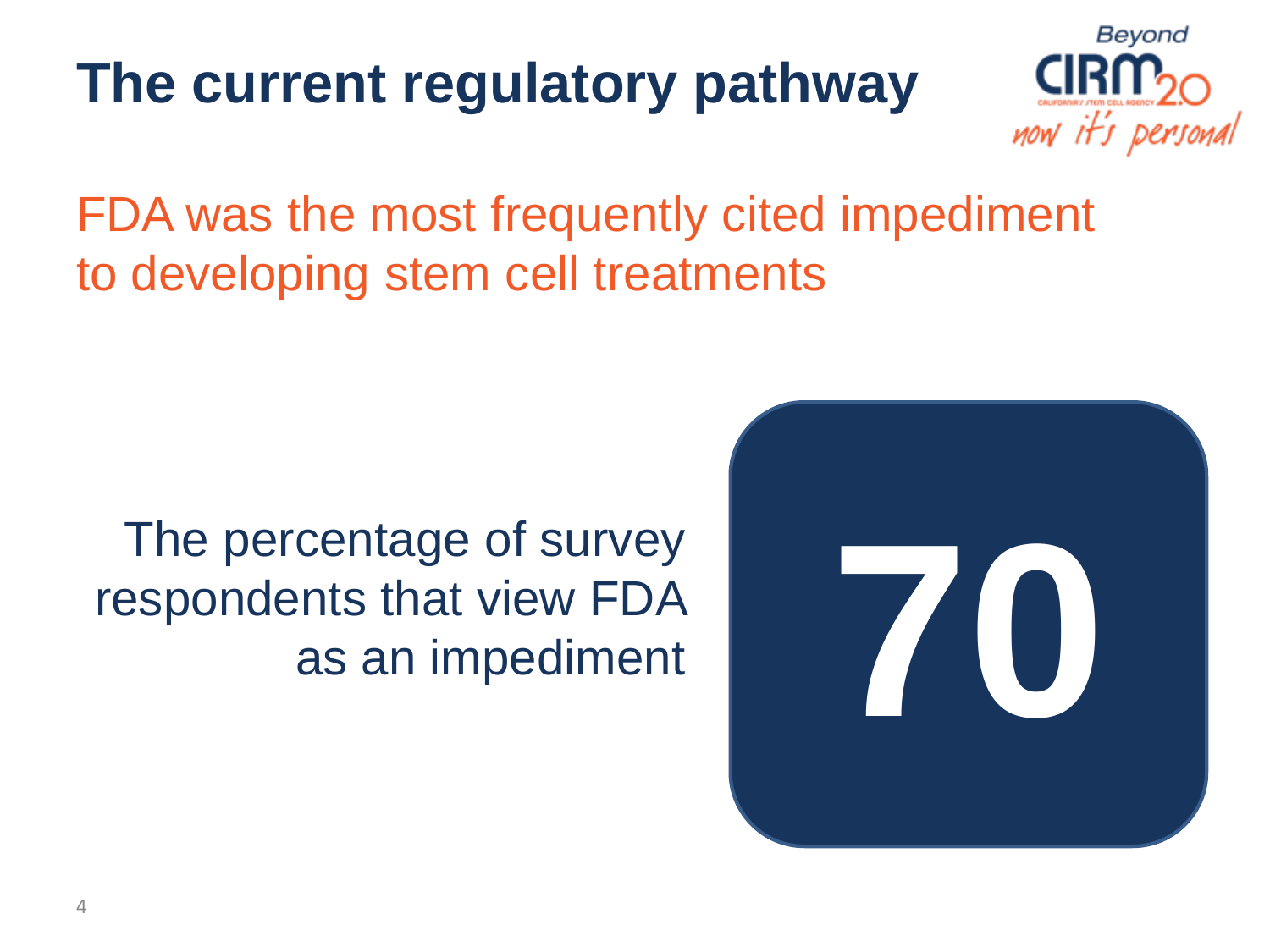# **Promised** vs. Delivered



FDA originally proposed a "tiered" approach

- "Under this tiered, risk-based approach, we propose to exert only the type of government regulation necessary to protect the public health."
- "The regulation of different types of human cells… will be commensurate with the public health risks presented…"
- "These planned improvements will increase the safety" of human cells… while encouraging the development of new products."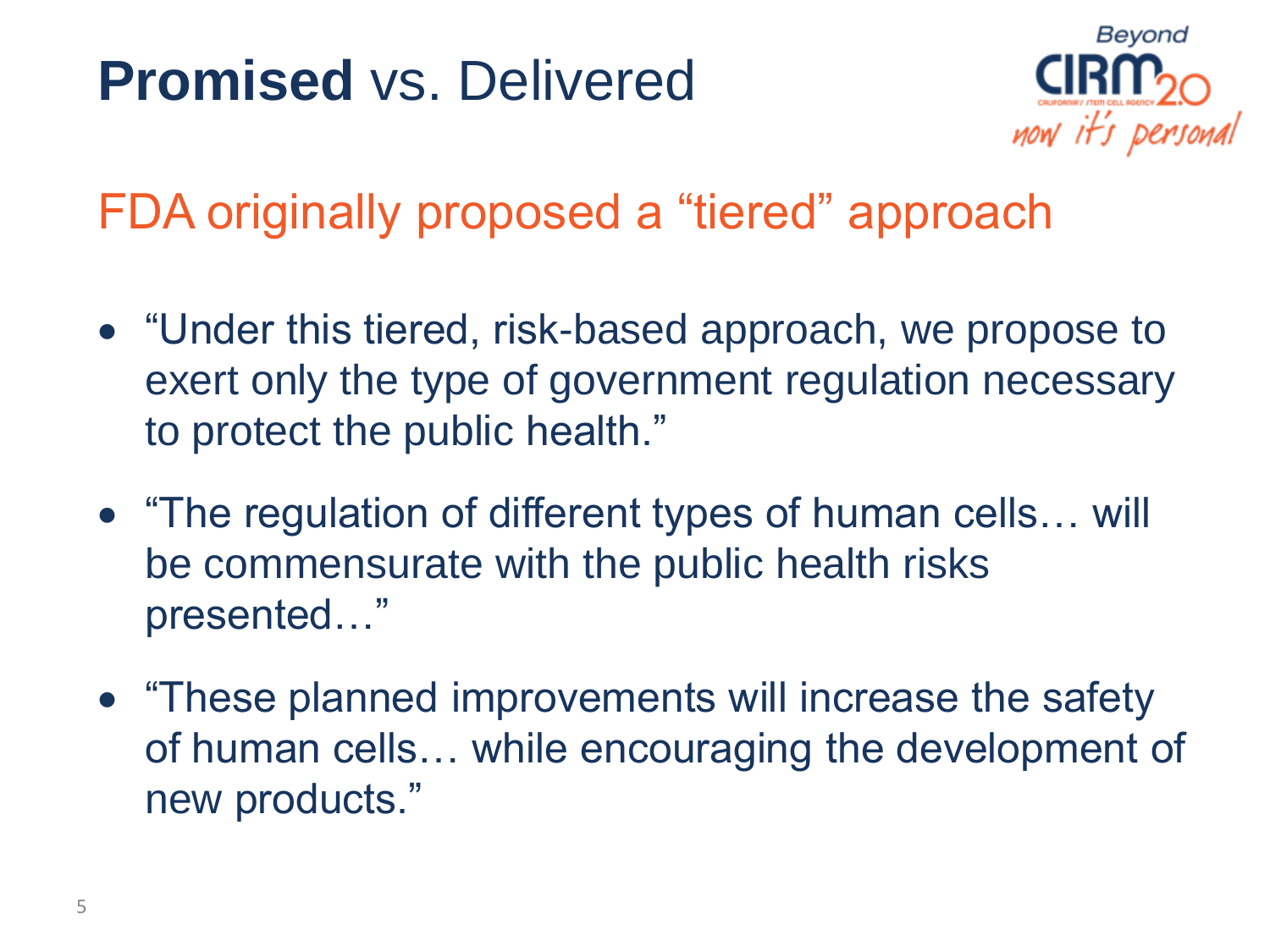



## A progressive approach was promised, where regulation scaled with risk

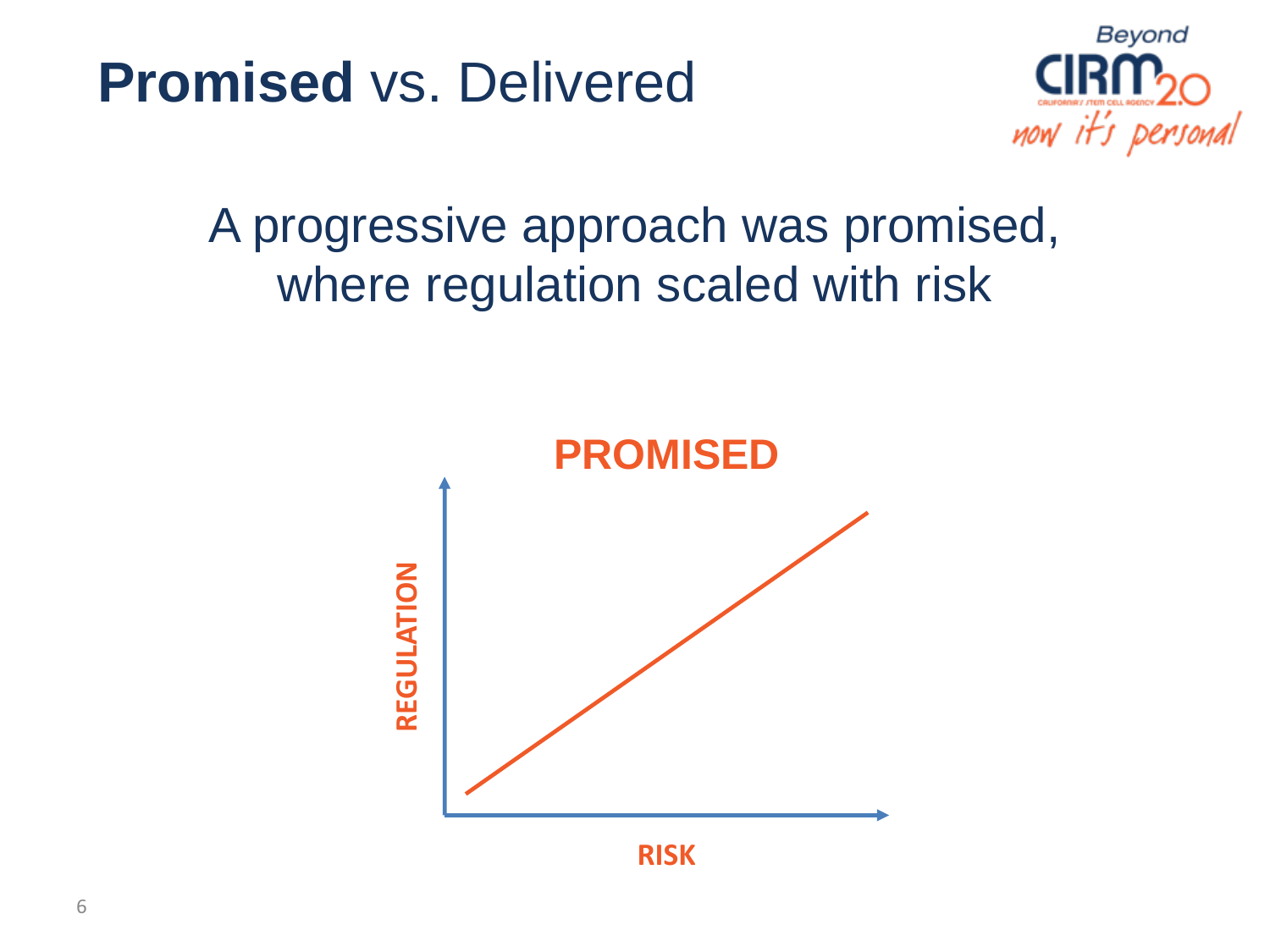Promised vs. **Delivered**



## Instead, we received binary regulation that is either OFF or ON

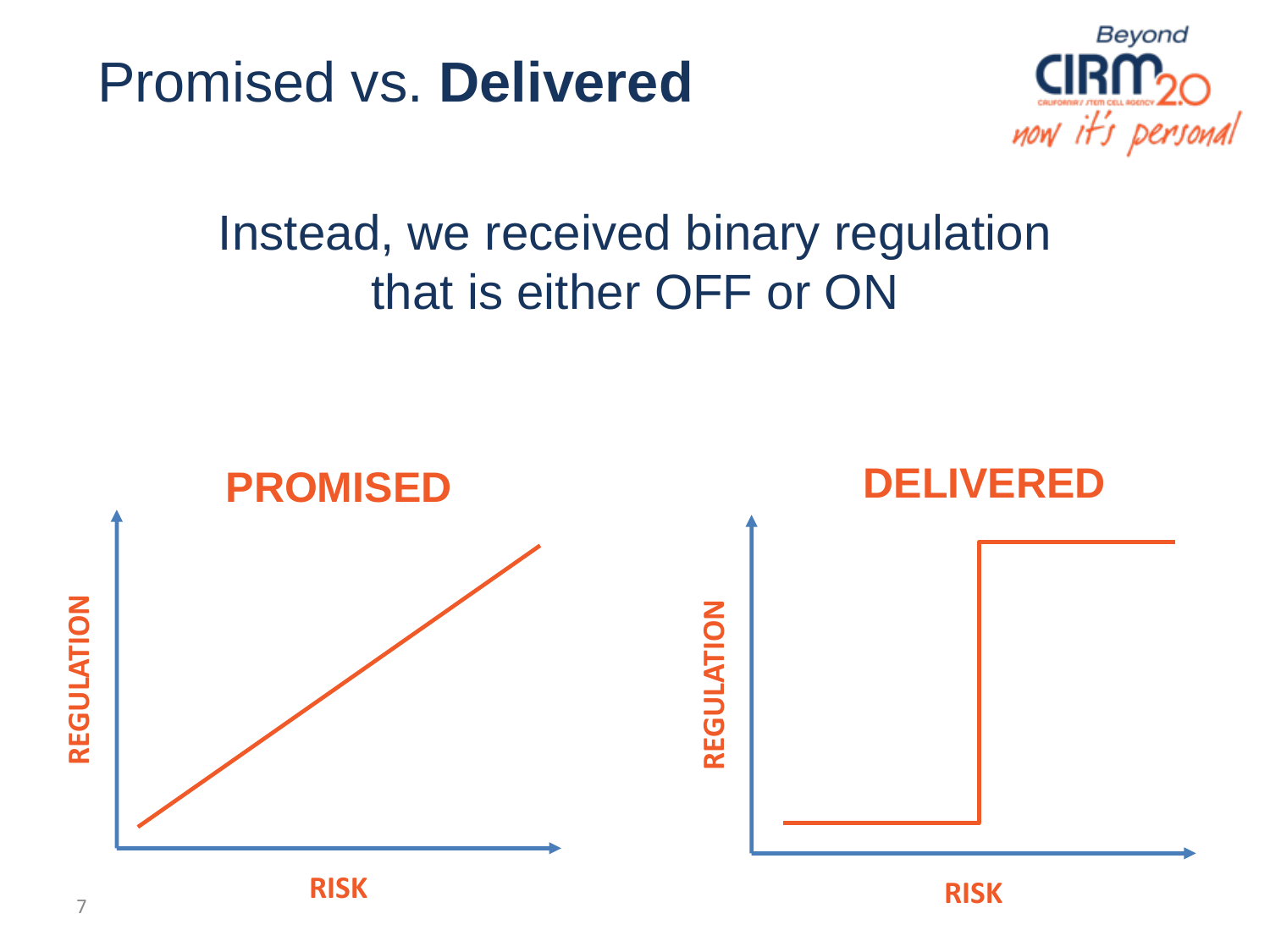This is A Real Problem



# It leads to both **Under** and **Over** regulation

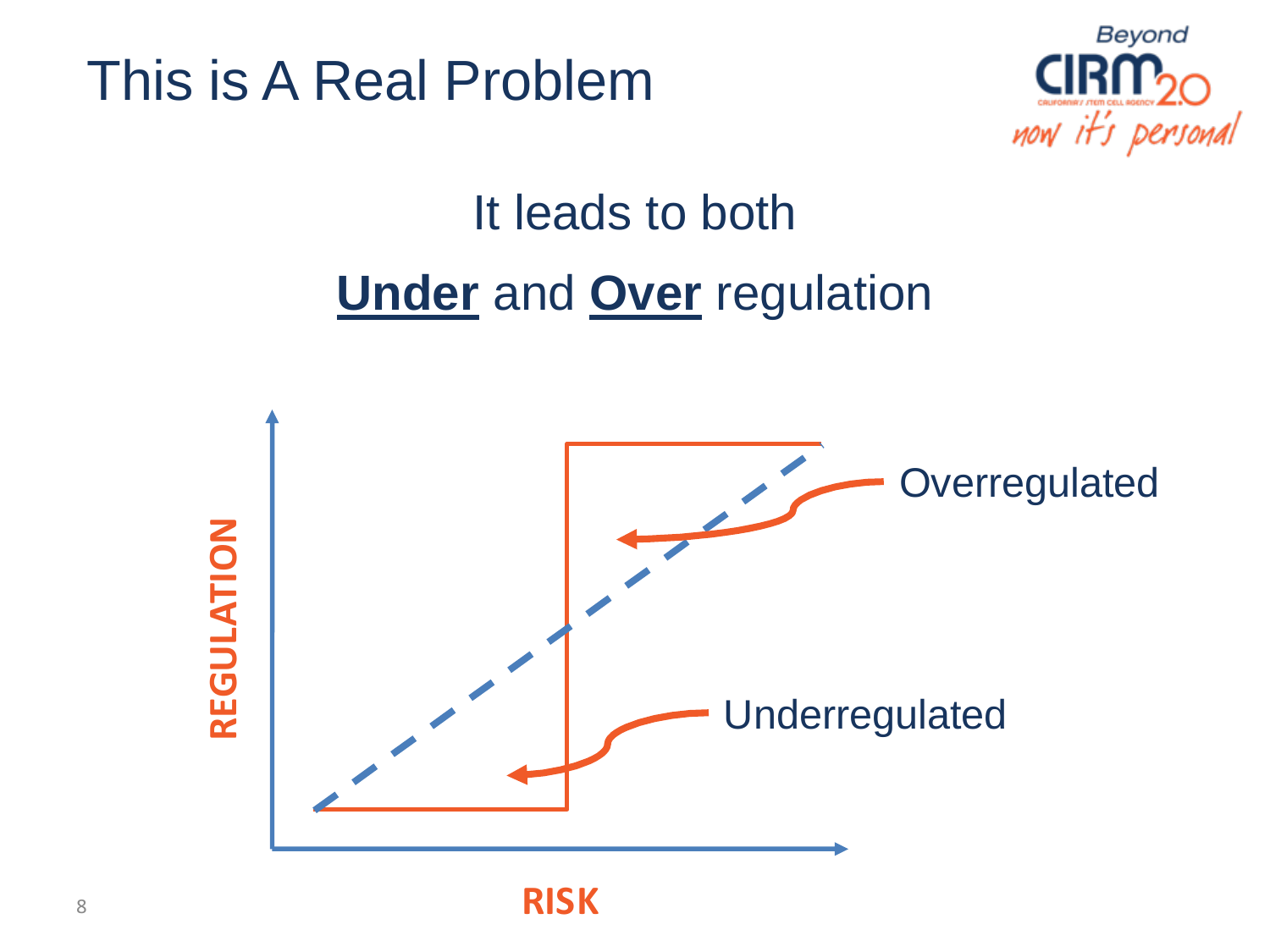# The Effects of the System



The current approach drives sub-optimal behavior

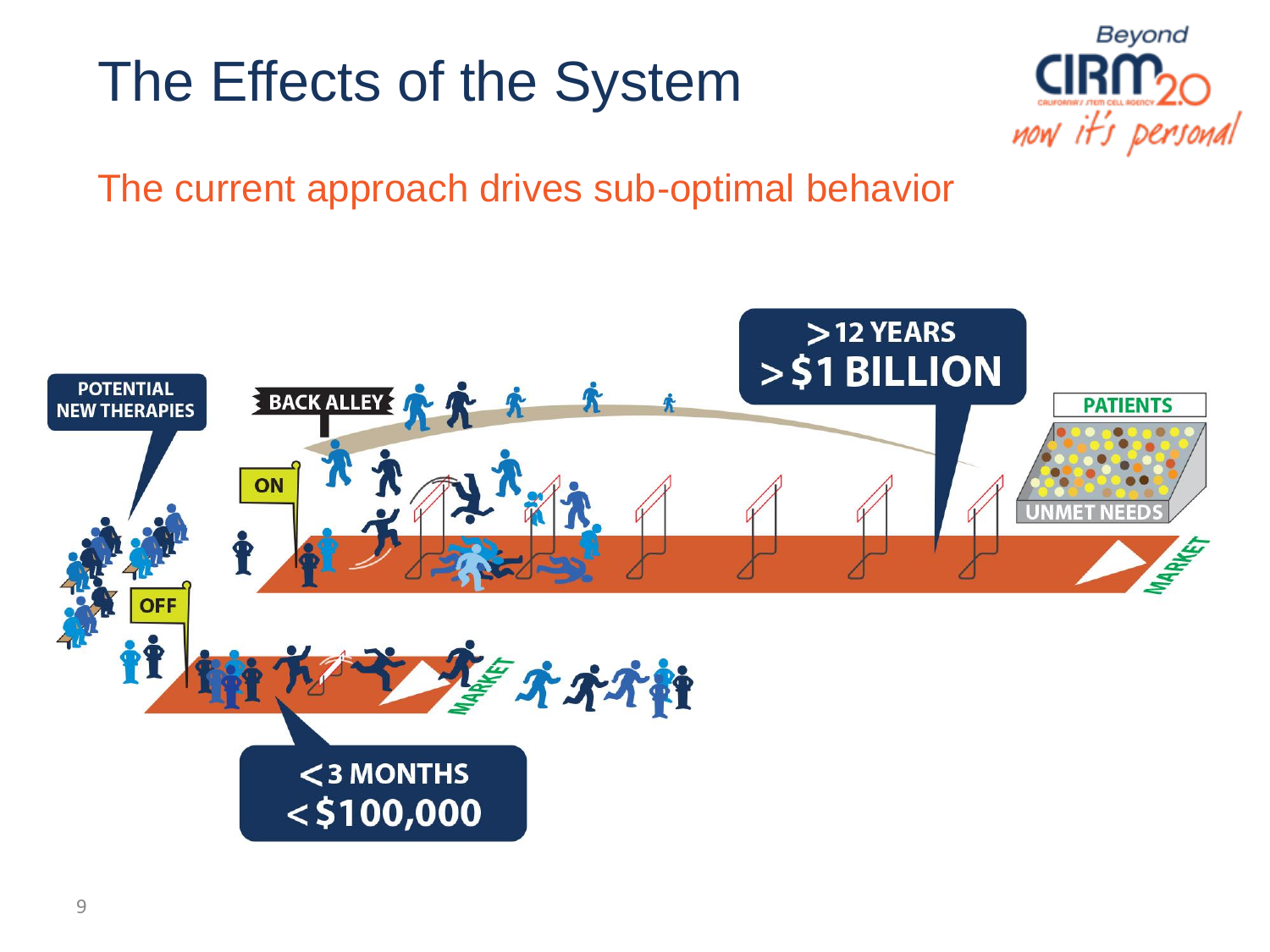## This Causes **Inconsistent Application**



FDA attempts to compensate with selected enforcement

- The cells from corneas have been successfully transplanted for more than 50 years
- Last year alone, 47,000 Americans had their eye sight restored through corneal cell transplantation
- If FDA enforced its current regulations, surgeons would not be allowed to perform this procedure
- **Uncertainty has a chilling effect on new product development**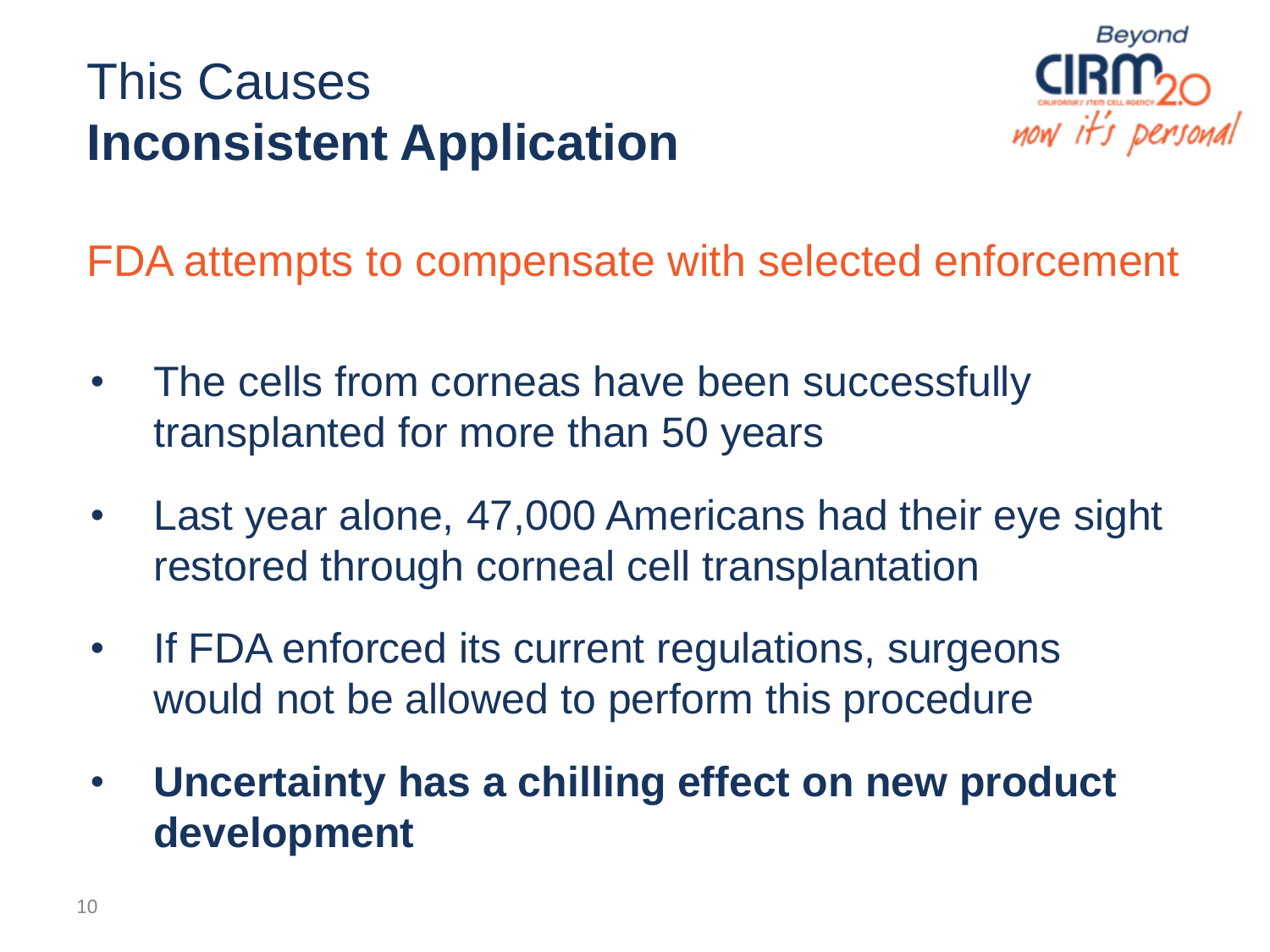# As a Result **Performance Suffers**





The number of stem cell products approved by FDA after 15 years under the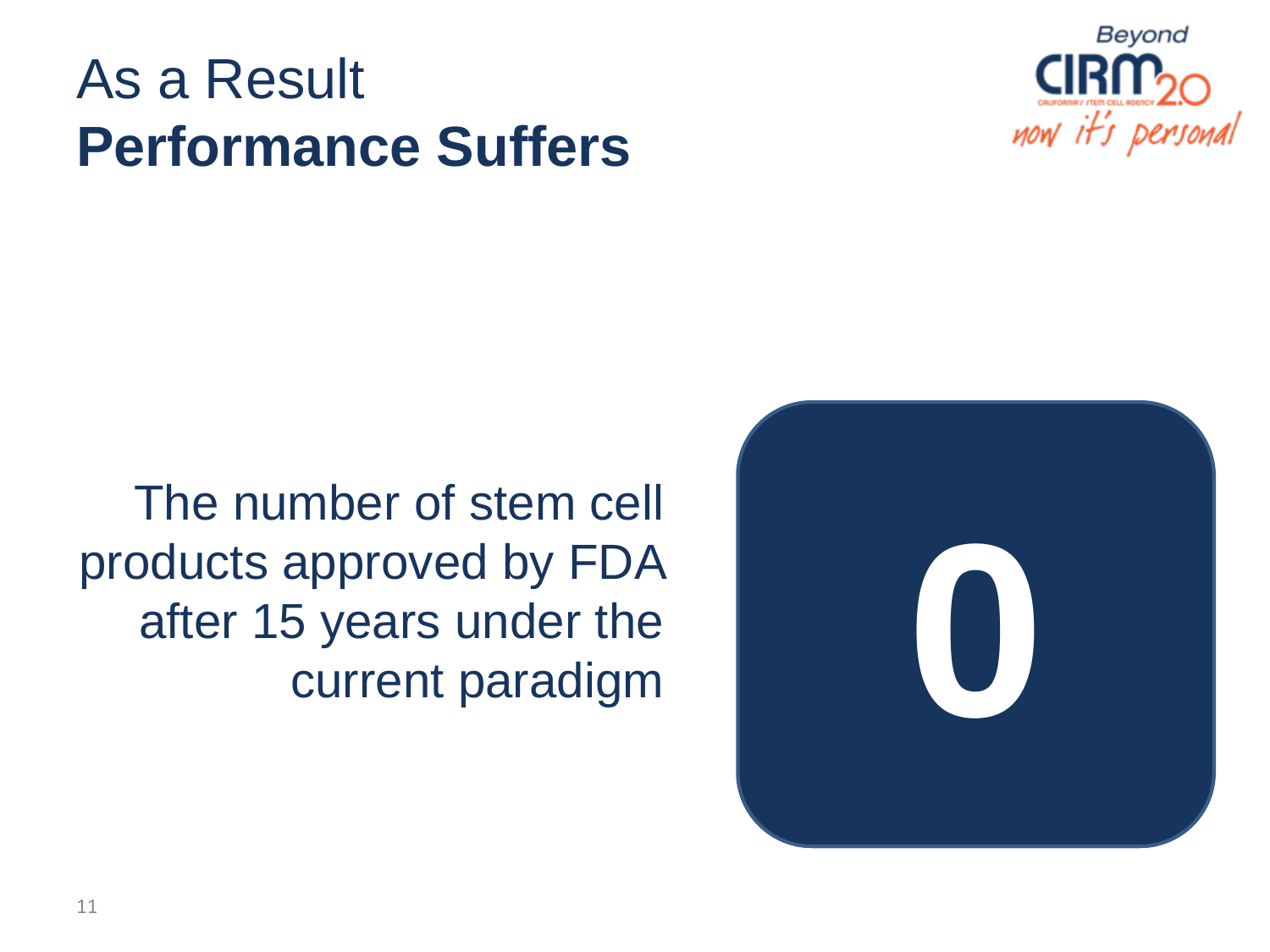# **The Three Reasons We Need A New Approach**



#### **The current system:**

**Is not the tiered approach promised and needed**

It is inconceivable that the entire spectrum of cell therapies can be appropriately regulated with an "**ON-OFF**" switch

### **Is inconsistently applied to compensate for itself**

The regulation is arbitrarily followed by the agency that created it – driving uncertainty for those developing new products

#### **Has delivered poor results**

By having a system that approves nothing after 15 years, we are neither protecting nor helping those in need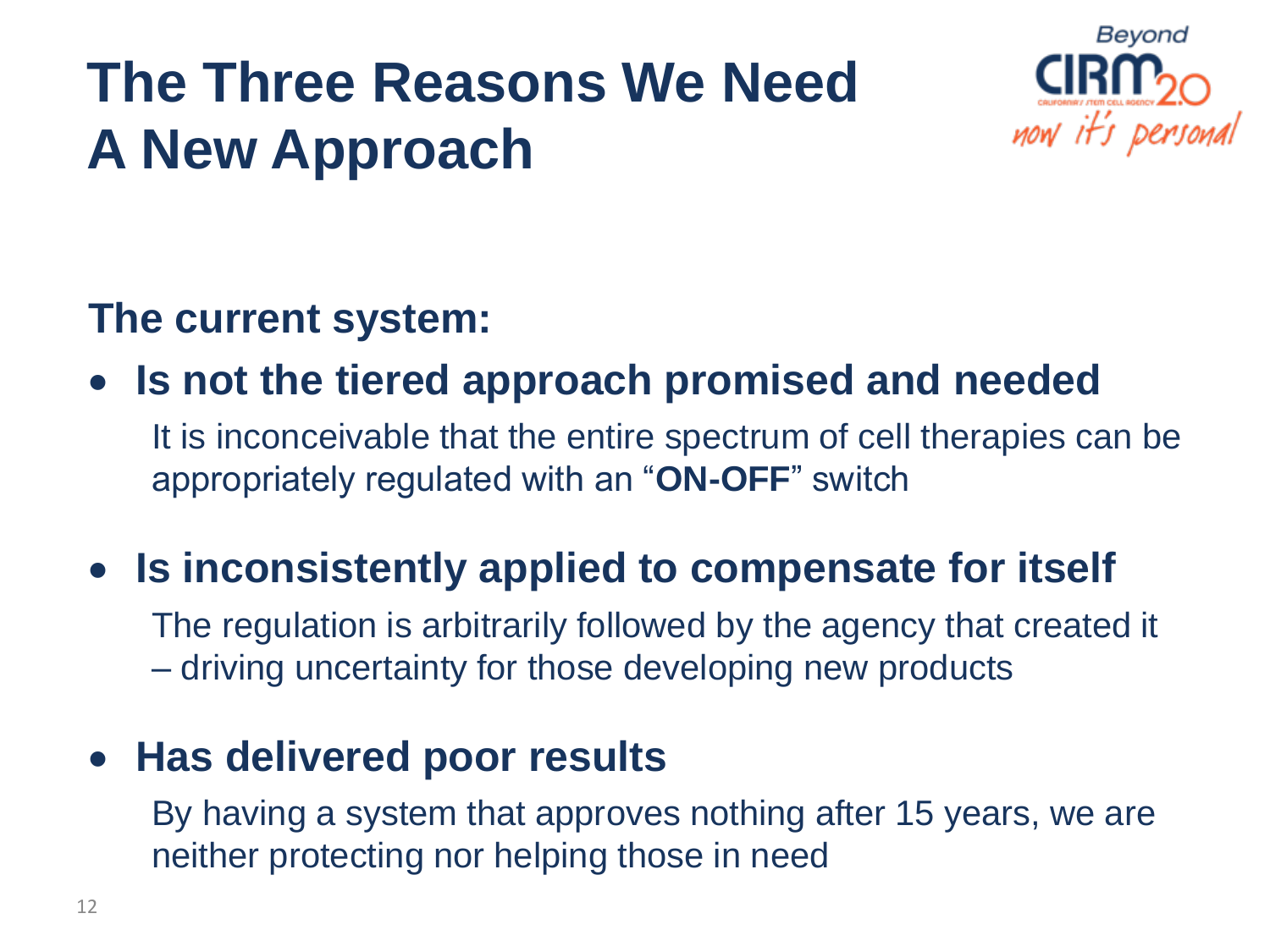



- CIRM does **not** oppose regulation and does **not** support the abolition of regulation
- CIRM is **not** anti-FDA
- We **do** believe that the regulatory burden placed upon the development of cell therapies must:
	- $\checkmark$  be scaled to more accurately reflect the risks,
	- $\checkmark$  be balanced against the very real consequences of doing nothing, and
	- $\checkmark$  be fairly and consistently applied.
- CIRM is not wed to any single approach. We only want to see the problem fixed… now.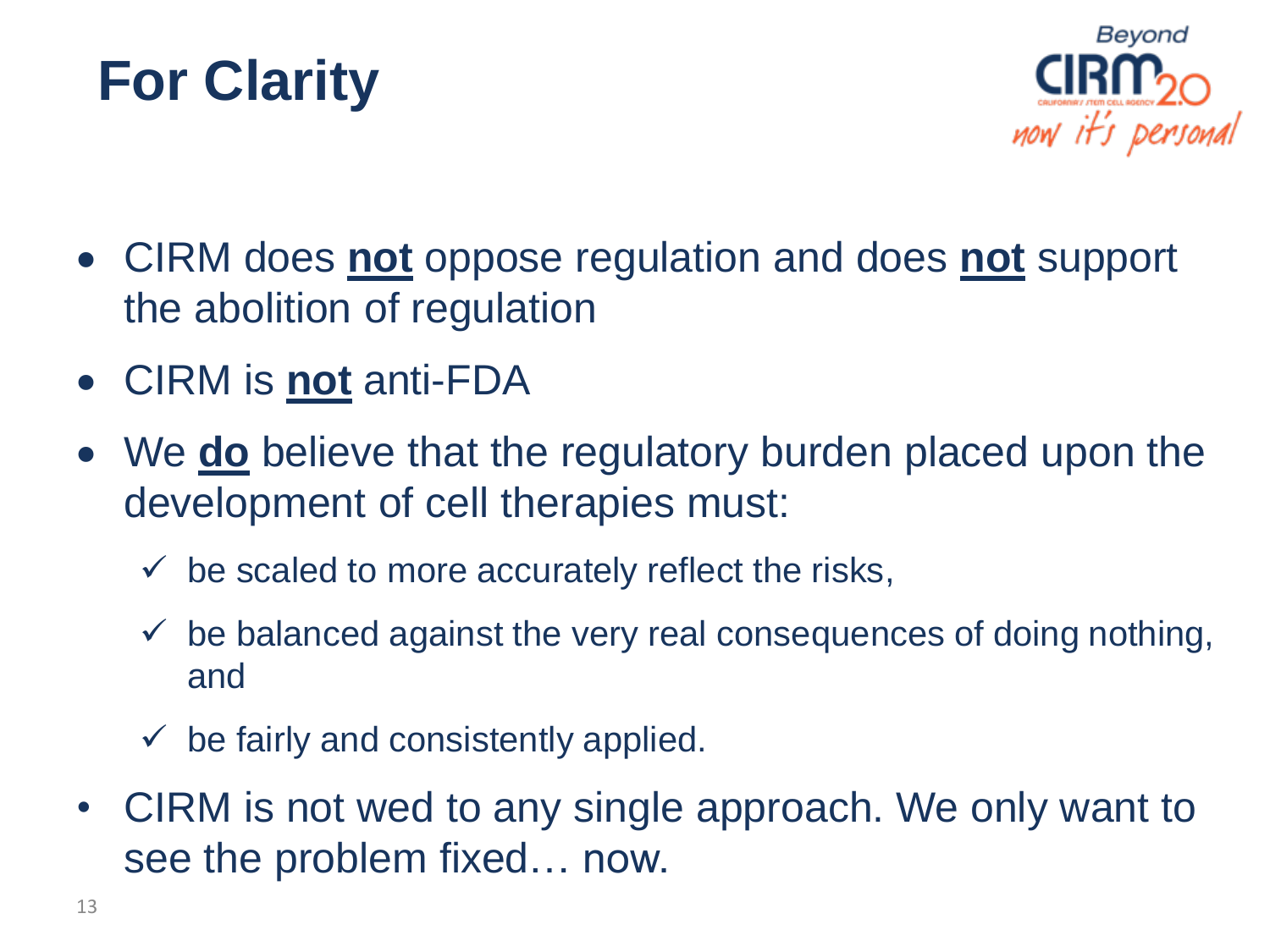# The System Can Be Fixed



#### And used to drive better outcomes for patients